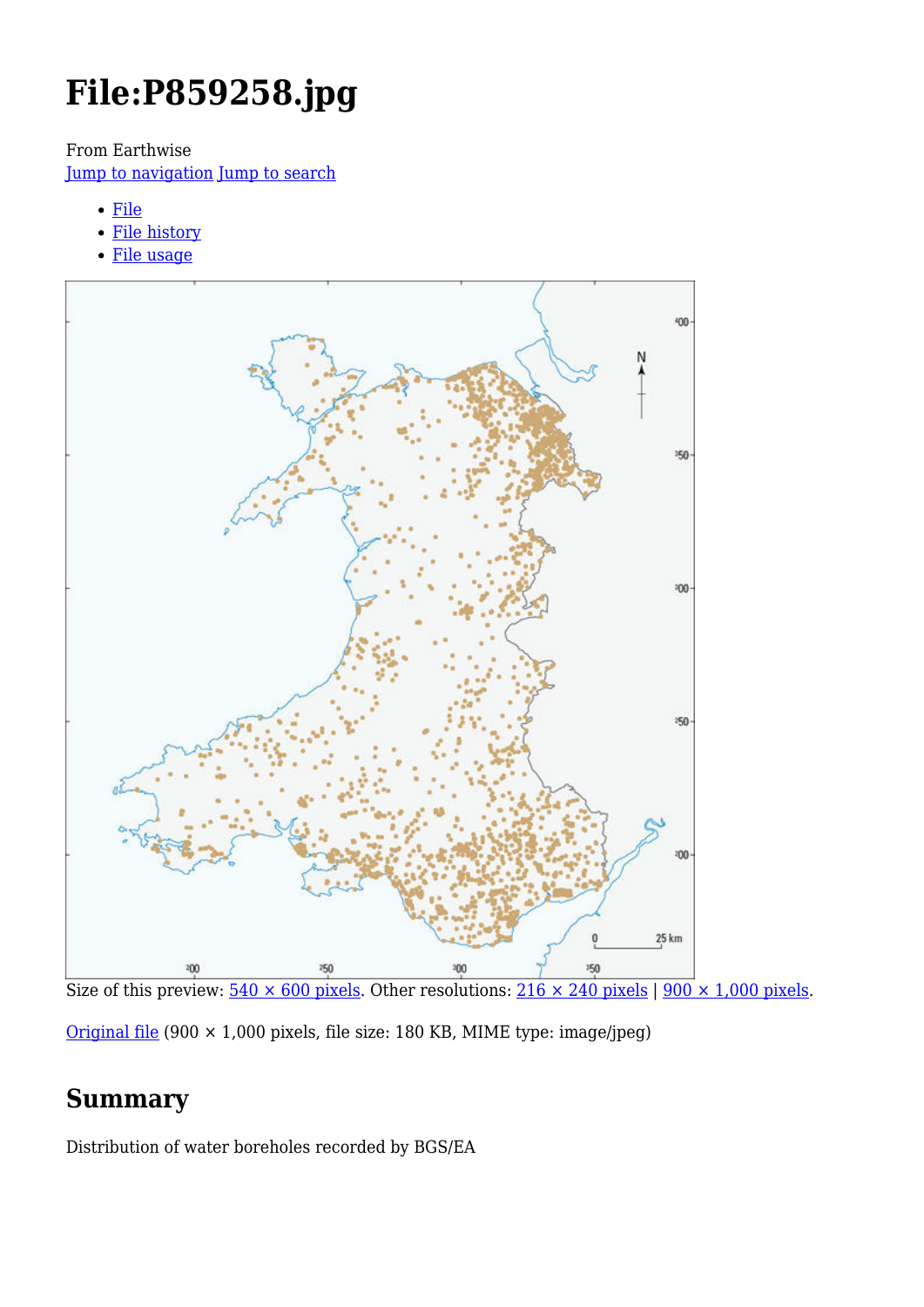# **Licensing**

Download of 1000 x 1000 pixel images is free for all non-commercial use - all we ask in return is for you to acknowledge BGS when using our images. Click our Terms and Conditions link below for information on acknowledgement text, and to find out about using our images commercially.

#### **Copyright**

The images featured on this site unless otherwise indicated are copyright material of the Natural Environment Research Council (NERC), of which the British Geological Survey is a component body. The British Geological Survey encourages the use of its material in promoting geological and environmental sciences. The images may be reproduced free of charge for any non-commercial use in any format or medium provided they are reproduced accurately and not used in a misleading or derogatory context. Where any images on this site are being republished or copied to others, the source of the material must be identified and the copyright status acknowledged. The permission to reproduce NERC protected material does not extend to any images on this site which are identified as being the copyright of a third party. Authorisation to reproduce such material must be obtained from the copyright holders concerned.

#### **Non-commercial Use**

Use of the images downloaded from this site and reproduced digitally or otherwise may only be used for non-commercial purposes, which are:-

- Private study or research for a non-commercial purpose
- Education for teaching, preparation and examination purposes

When using the images please credit 'British Geological Survey' and include the catalogue reference ('P Number') of the item to allow others to access the original image or document. Noncommercial users of the images from this site are restricted to downloading no more than 30 images, without seeking further permission from [enquiries@bgs.ac.uk](mailto:enquiries@bgs.ac.uk)

#### **Commercial Use**

For commercial use of these images for which higher resolution images are available, individual permissions and/or licences arrangements should be agreed by contacting [enquiries@bgs.ac.uk](mailto:enquiries@bgs.ac.uk) Commercial use will include publications in books (including educational books), newspapers, journals, magazines, CDs and DVDs, etc, where a cover charge is applied; broadcasts on TV, film and theatre; and display in trade fairs, galleries, etc. If you are in doubt as to whether your intended use is commercial, please contact [enquiries@bgs.ac.uk](mailto:enquiries@bgs.ac.uk)

#### **Warranty**

Use of the images downloaded from this site is at the users own risk. NERC gives no warranty as to the quality of the images or the medium on which they are provided or their suitability for any use.

# **File history**

Click on a date/time to view the file as it appeared at that time.



You cannot overwrite this file.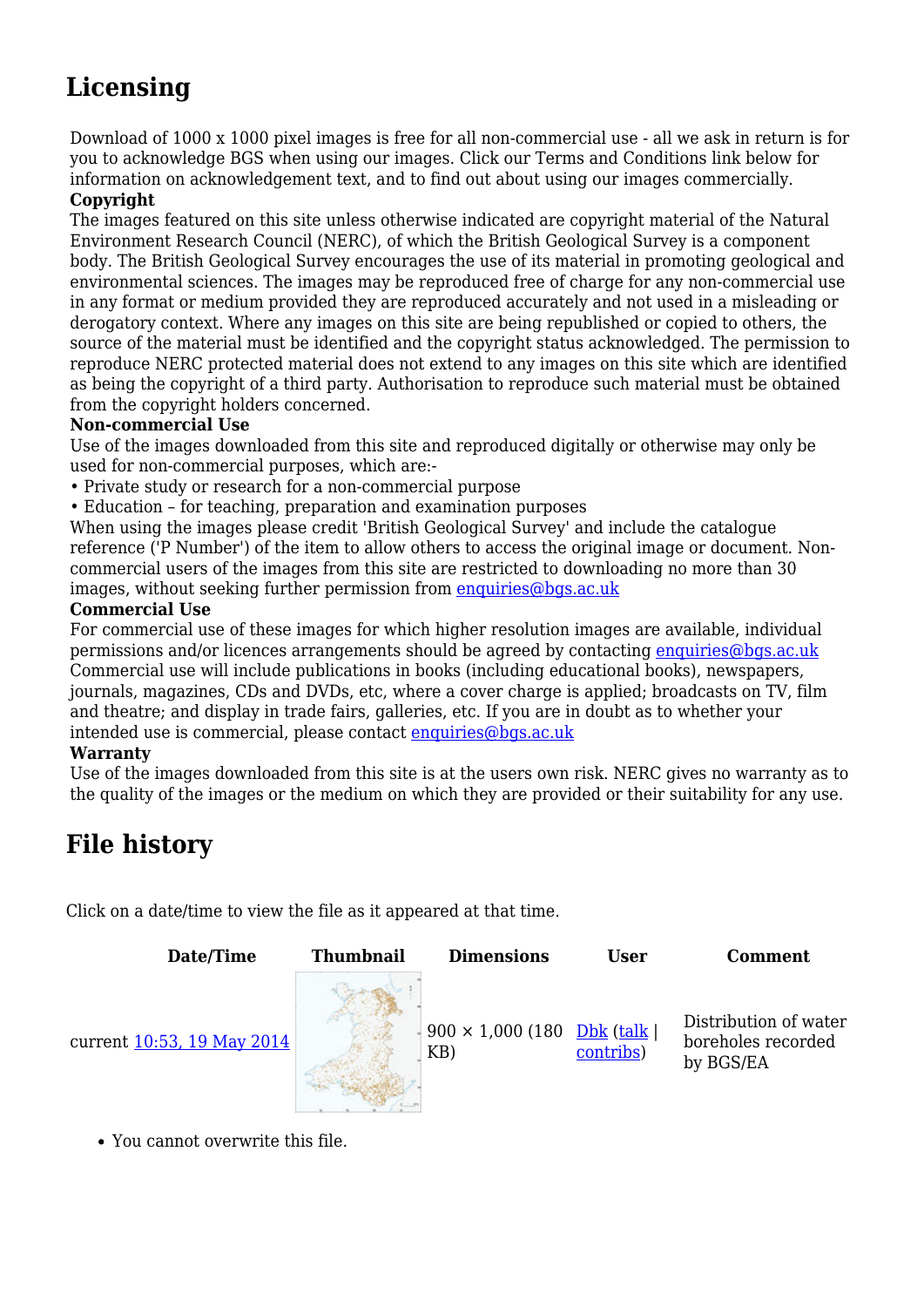# **File usage**

The following page links to this file:

[Hydrogeology of Wales: Introduction - geology and groundwater](http://earthwise.bgs.ac.uk/index.php/Hydrogeology_of_Wales:_Introduction_-_geology_and_groundwater)

Retrieved from ['http://earthwise.bgs.ac.uk/index.php?title=File:P859258.jpg&oldid=3769](http://earthwise.bgs.ac.uk/index.php?title=File:P859258.jpg&oldid=3769)'

# **Navigation menu**

### **Personal tools**

- Not logged in
- [Talk](http://earthwise.bgs.ac.uk/index.php/Special:MyTalk)
- [Contributions](http://earthwise.bgs.ac.uk/index.php/Special:MyContributions)
- [Log in](http://earthwise.bgs.ac.uk/index.php?title=Special:UserLogin&returnto=File%3AP859258.jpg&returntoquery=action%3Dmpdf)
- [Request account](http://earthwise.bgs.ac.uk/index.php/Special:RequestAccount)

### **Namespaces**

- [File](http://earthwise.bgs.ac.uk/index.php/File:P859258.jpg)
- [Discussion](http://earthwise.bgs.ac.uk/index.php?title=File_talk:P859258.jpg&action=edit&redlink=1)

 $\Box$ 

### **Variants**

#### **Views**

- [Read](http://earthwise.bgs.ac.uk/index.php?title=File:P859258.jpg&stable=1)
- [Pending changes](http://earthwise.bgs.ac.uk/index.php?title=File:P859258.jpg&stable=0&redirect=no)
- [View source](http://earthwise.bgs.ac.uk/index.php?title=File:P859258.jpg&action=edit)
- [View history](http://earthwise.bgs.ac.uk/index.php?title=File:P859258.jpg&action=history)
- [PDF Export](http://earthwise.bgs.ac.uk/index.php?title=File:P859258.jpg&action=mpdf)

 $\Box$ 

### **More**

### **Search**

Search Go

### **Navigation**

- [Main page](http://earthwise.bgs.ac.uk/index.php/Main_Page)
- [Recent changes](http://earthwise.bgs.ac.uk/index.php/Special:RecentChanges)
- [Random page](http://earthwise.bgs.ac.uk/index.php/Special:Random)